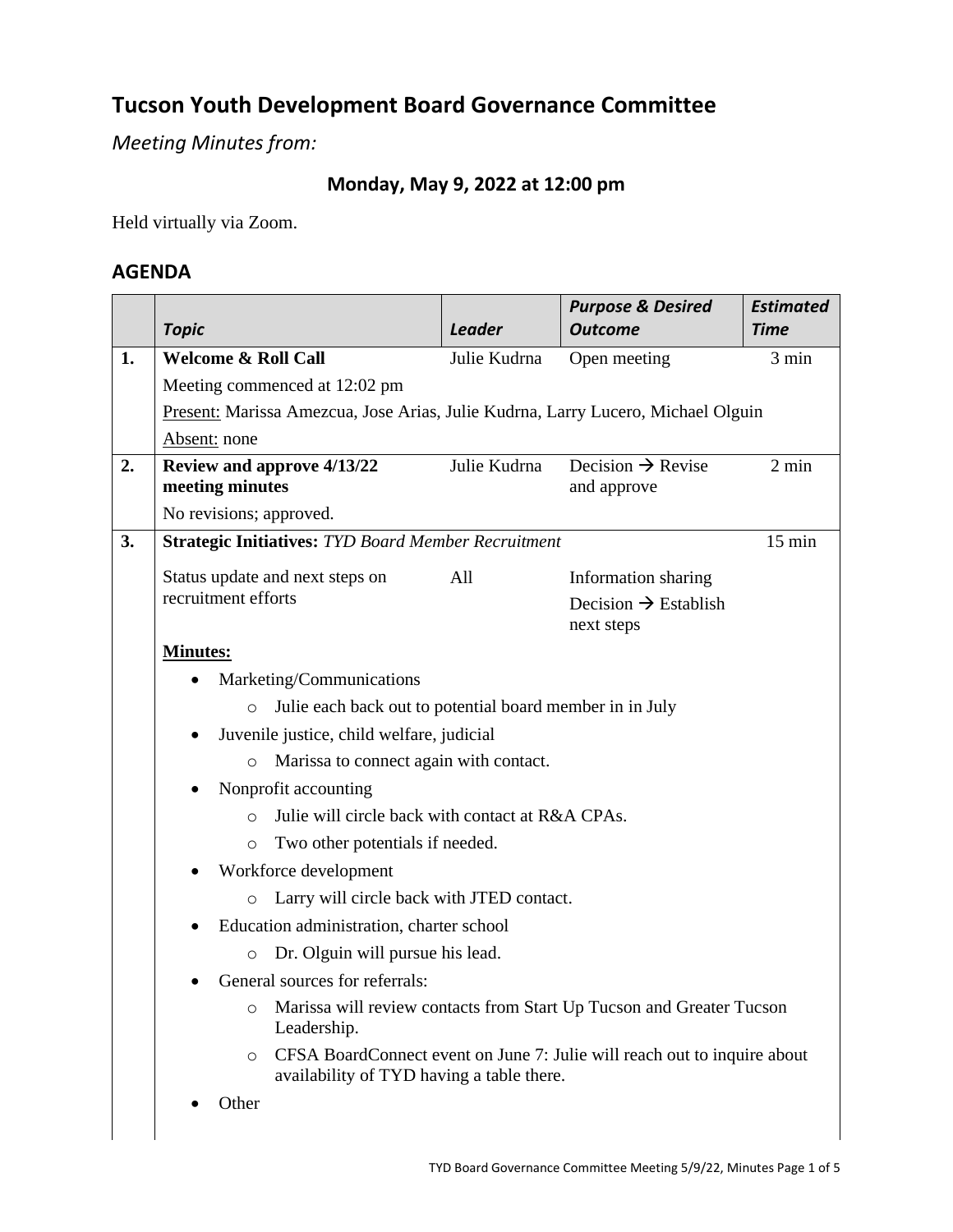|                  | The Committee identified two individuals who are not appropriate board<br>$\circ$<br>members at this time but would be valuable additions to the Marketing<br>Committee once that is revived.                                                                                                                                                                                                                                                        |              |                                                    |                 |  |  |  |
|------------------|------------------------------------------------------------------------------------------------------------------------------------------------------------------------------------------------------------------------------------------------------------------------------------------------------------------------------------------------------------------------------------------------------------------------------------------------------|--------------|----------------------------------------------------|-----------------|--|--|--|
| $\overline{4}$ . | <b>Strategic Initiatives:</b> Bylaws Review & Revision<br>30 min                                                                                                                                                                                                                                                                                                                                                                                     |              |                                                    |                 |  |  |  |
|                  | What revisions to the current bylaws                                                                                                                                                                                                                                                                                                                                                                                                                 | All          | Discussion                                         |                 |  |  |  |
|                  | are needed to support TYD's mission<br>and goals and effectively guide the<br>Board's actions and decisions?                                                                                                                                                                                                                                                                                                                                         |              | Decision $\rightarrow$ Develop<br>recommendations  |                 |  |  |  |
|                  |                                                                                                                                                                                                                                                                                                                                                                                                                                                      |              |                                                    |                 |  |  |  |
|                  | • Article IV – Board of Directors                                                                                                                                                                                                                                                                                                                                                                                                                    |              |                                                    |                 |  |  |  |
|                  | $\bullet$ Article VI – Officers                                                                                                                                                                                                                                                                                                                                                                                                                      |              |                                                    |                 |  |  |  |
|                  | • Article $V$ – Meetings                                                                                                                                                                                                                                                                                                                                                                                                                             |              |                                                    |                 |  |  |  |
|                  | • Article VIII – Committees                                                                                                                                                                                                                                                                                                                                                                                                                          |              |                                                    |                 |  |  |  |
|                  | See Handout: Word document: "TYD Bylaws 10 13 2016 BGC rev" (running revisions)                                                                                                                                                                                                                                                                                                                                                                      |              |                                                    |                 |  |  |  |
|                  | <b>Minutes:</b>                                                                                                                                                                                                                                                                                                                                                                                                                                      |              |                                                    |                 |  |  |  |
|                  | Julie indicated she started drafting a board policy and procedure manual based upon content<br>we are identifying that should be included. The Committee can work on that manual next<br>after bylaws.                                                                                                                                                                                                                                               |              |                                                    |                 |  |  |  |
|                  | The Committee finished Article IV - Board of Directors and continued working on Article V<br>Meetings. SEE EXHIBIT A (below) for notes on recommended revisions. The Committee<br>decided to require a 2/3rds majority vote for matters related to directors (e.g., approvals,<br>removals). For sections in which notes/bullets points were made regarding content, Julie will<br>draft actual language to be included for the Committee to review. |              |                                                    |                 |  |  |  |
|                  | The next meeting the Committee will begin review with Article V, Section $5 - \text{Voting}$ .                                                                                                                                                                                                                                                                                                                                                       |              |                                                    |                 |  |  |  |
| 5.               | <b>Unfinished Business</b>                                                                                                                                                                                                                                                                                                                                                                                                                           |              |                                                    | $5 \text{ min}$ |  |  |  |
|                  | Select next and/or regular meeting<br>date/time                                                                                                                                                                                                                                                                                                                                                                                                      | Julie Kudrna | Decision $\rightarrow$ Select<br>meeting date/time |                 |  |  |  |
|                  | Next Committee meeting will be Monday June 13th at 12 pm via Zoom                                                                                                                                                                                                                                                                                                                                                                                    |              |                                                    |                 |  |  |  |
| 6.               | <b>Adjourn</b>                                                                                                                                                                                                                                                                                                                                                                                                                                       | Julie Kudrna | Close meeting                                      | $2 \text{ min}$ |  |  |  |
|                  | Adjourned at 1:05 pm                                                                                                                                                                                                                                                                                                                                                                                                                                 |              |                                                    |                 |  |  |  |

**Next meeting:** Monday June 13th at 12 pm via Zoom

#### **EXHIBIT A**

### ARTICLE V- BOARD OF DIRECTORS

### Section #. Resignation

- Notify board president in writing as far in advance as possible
- Full board accept resignation at next board meeting

### Section 4. Vacancy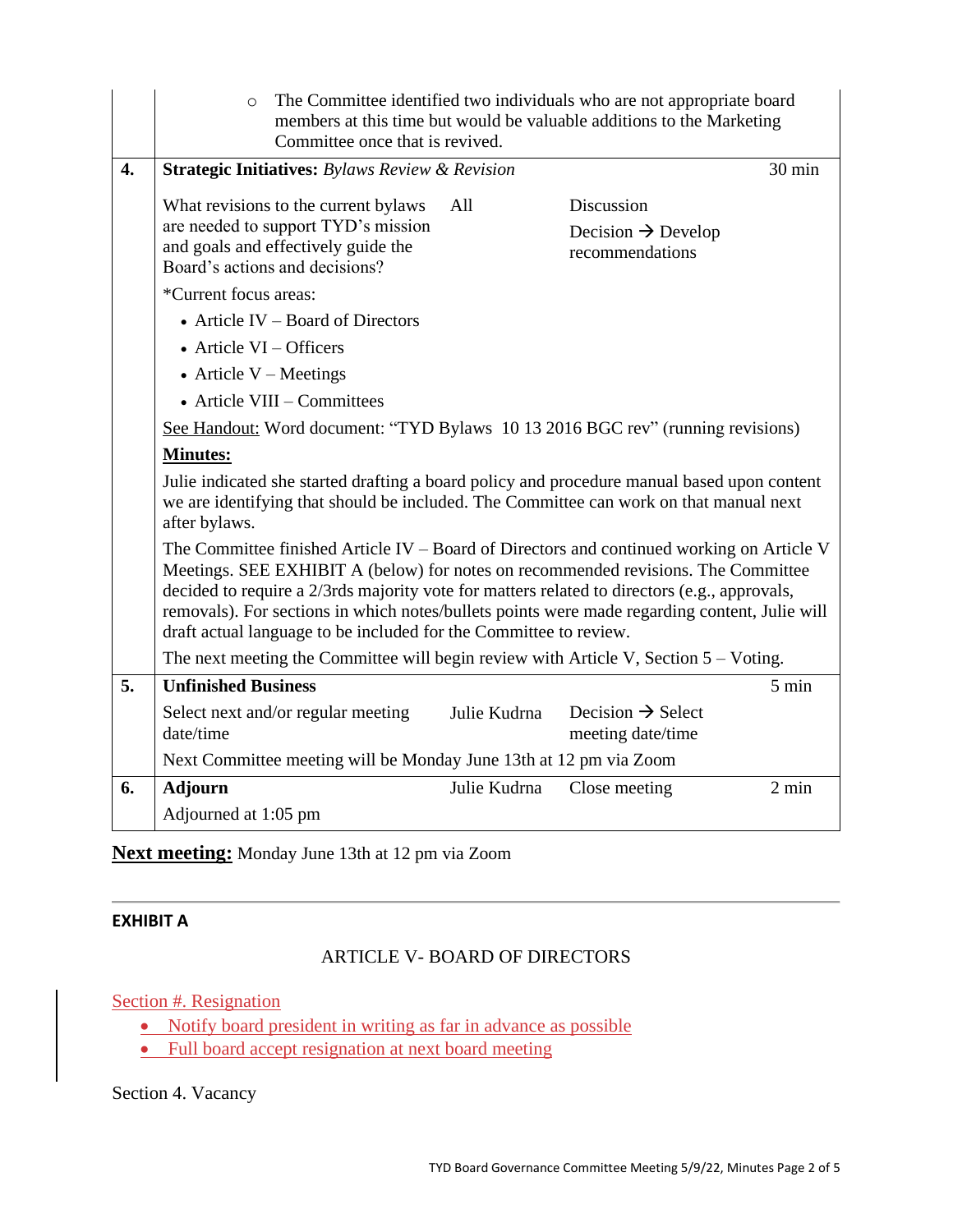The Board of Directors may fill a vacancy occurring on the Board of Directors between annual Board of Director's meetings. A director elected to fill a vacancy occurring in the Board of Directors shall be elected for the unexpired term of his or hertheir predecessor or until the next Annual Meeting in office. At the Annual Meeting, directors elected mid-year (i.e., not at an Annual Meeting) will be considered for an initial term of three years.

A director's position on the Board of Directors shall be considered vacant when a director resigns or fails to attend two three consecutive months of meetings or a total of three meetings per year or three consecutive meetings. The Board of Directors may waive this attendance requirement on a case-by-case basis.

Section 5. Removal of Directors

The Board of Directors may remove a director for any reason or no reason. Any director proposed to be removed shall be given notice by email, fax, or regular first classfirst-class mail to the last known address of the director at least five (5) business days, but no more than fifteen (15) business days,  $\theta$  in advance of the meeting of the Board of Directors at which his  $\theta$ r hertheir removal is to be voted upon. Removal shall require a 2/3rds majority vote by the board. If, at the time of voting, the Board is comprised of an even number of directors, in the event of an even vote (i.e., half yes and half no), the director shall be retained and not removed–The director shall be entitled to appear before and be heard by the Board of Directors at such meeting.

Section 7. Compensation

Members of the Board of Directors shall not receive any compensation for their services as Directors.

Section 8. Confidentiality

- Reference ontent in our job description (ambassador, communications that support/benefit the organization)
- Maintain confidentiality for topics and content covered in Executive session (per ASRS) and human resources or student matters naming particular individuals
- Follow open meeting law and maintain transparency for Charter Schools in accordance with ASRS and ASBCS (include references)
- See confidentiality described in Board Manual
- Board members shall protect TYD's assets and intellectual property (e.g., investment information)

## ARTICLE V - MEETINGS

#### Section 1. Meetings

Regular meetings of the Board of Directors and Charter School Governing Board shall be held every month unless a special meeting is otherwise ordered by the Board of Directors. A special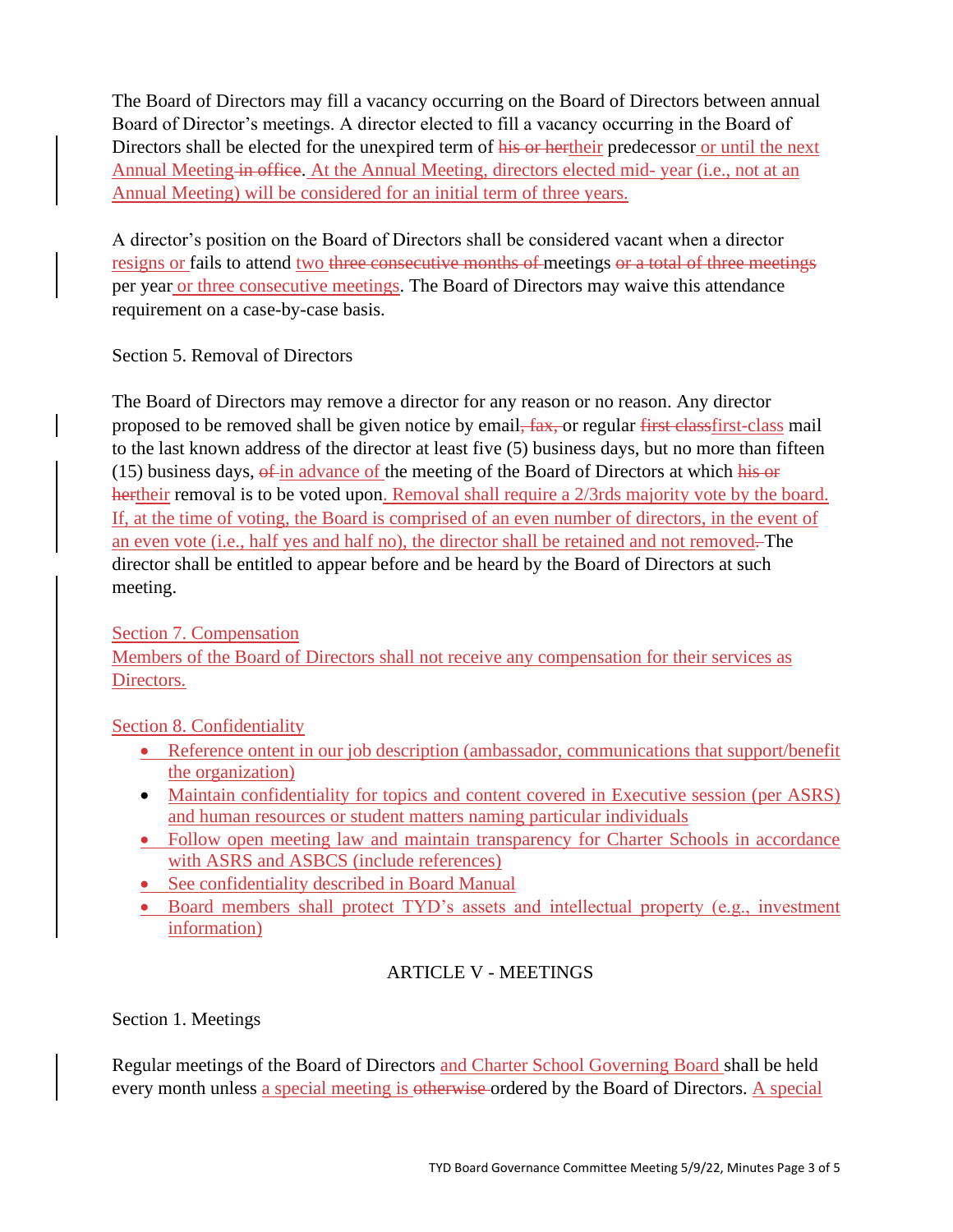meeting of the Board of Directors may be called at any time by the President or at the written request of a majority of the Board of Directors submitted to the President. Meetings of the Charter School Governing Board may be held before, after, or at a different time than TYD Board of Directors meetings.

#### Section 2. Annual Meeting

The annual meeting of the Board of Directors shall be held in March of each year unless the Board approves by a majority vote to move the meeting to a different month. The annual meeting may be held before, after, or at a different time than any Board of Directors regular meeting. to the regularly scheduled meeting of the Board of Directors.

A special meeting of the Board of Directors may be called at any time by the President or at the written request of a majority of the Board of Directors.

Meetings of the Charter School Governing Board may be held before, after or concurrently with any Board of Directors meeting.

Section 2. Notice of Meetings

Notice of any meeting of the Board of Directors and/or Charter School Governing Board shall be delivered to each director at least five (5) business days, but no more than fifteen (15) business days, prior to the scheduled meeting by email, fax, or regular first class mail to the last known address of each Director. In an emergency, a special meeting may be held with less notice.

#### Section 3. Open Meetings

All meetings of the Charter School Governing Board shall be public meetings held in compliance with Arizona's Public Meeting Law found at A.R.S. §38-431 et. seq.

TYD shall conspicuously post a statement on its website stating where all required notices of its Charter School Governing Board meetings will be posted, including the physical and electronic locations. TYD shall post all required notices of its Charter School Governing Board meetings on its website and at the meeting site at least twenty-four hours before the meeting. Any public meeting notice shall include an agenda of the matters to be discussed or decided at the meeting or information on how the public may obtain a copy of such an agenda.

Upon majority vote of a quorum, a Charter School Governing Board may hold an executive session, but only for one of the following purposes as set out in A.R.S. 38-431.03(A) or as otherwise permitted by law:

- Personnel matters involving a specific individual
- Confidential records exempt from public inspection
- Discussion or consultation for legal advice with the Board's attorney.